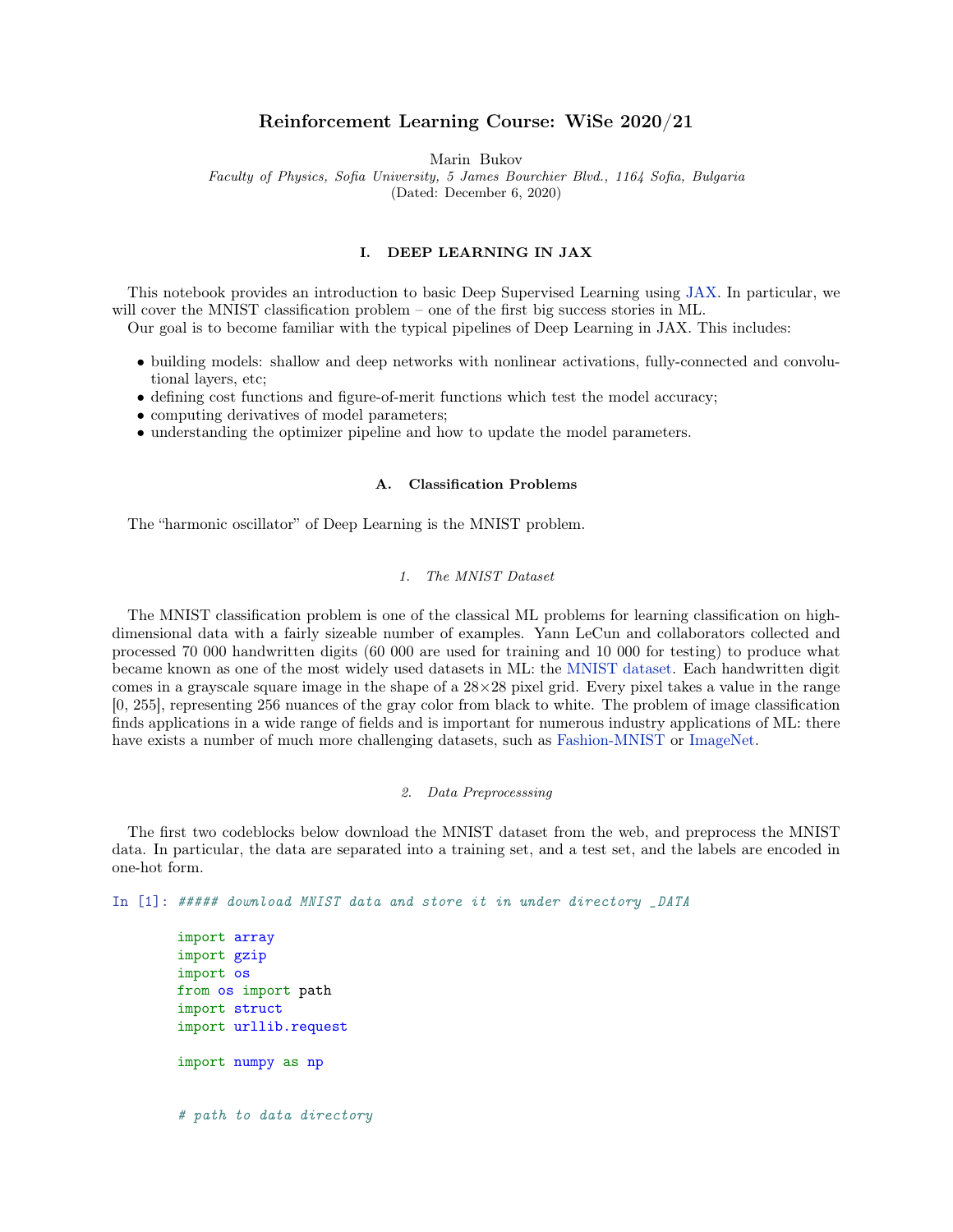```
def _download(url, filename):
    """Download a url to a file in the JAX data temp directory."""
    if not path.exists(_DATA):
       os.makedirs(_DATA)
    out_file = path.join(_DATA, filename)
    if not path.isfile(out_file):
       urllib.request.urlretrieve(url, out_file)
        print("downloaded {} to {}".format(url, _DATA))
def _partial_flatten(x):
    """Flatten all but the first dimension of an ndarray."""
    return np.reshape(x, (x.shape[0], -1))def _one_hot(x, k, dtype=np.float32):
    """Create a one-hot encoding of x of size k."""
    return np.array(x[:, None] == np.arange(k), dtype)
def mnist_raw():
    """Download and parse the raw MNIST dataset."""
    # CVDF mirror of http://yann.lecun.com/exdb/mnist/
   base_url = "https://storage.googleapis.com/cvdf-datasets/mnist/"
    def parse_labels(filename):
        with gzip.open(filename, "rb") as fh:
            = struct.unpack(">II", fh.read(8))
            return np.array(array.array("B", fh.read()), dtype=np.uint8)
    def parse_images(filename):
        with gzip.open(filename, "rb") as fh:
            _, num_data, rows, cols = struct.unpack(">IIII", fh.read(16))
            return np.array(array.array("B", fh.read()),
                          dtype=np.uint8).reshape(num_data, rows, cols)
    for filename in ["train-images-idx3-ubyte.gz", "train-labels-idx1-ubyte.gz",
                   "t10k-images-idx3-ubyte.gz", "t10k-labels-idx1-ubyte.gz"]:
        _download(base_url + filename, filename)
    train_images = parse_images(path.join(_DATA, "train-images-idx3-ubyte.gz"))
    train_labels = parse_labels(path.join(_DATA, "train-labels-idx1-ubyte.gz"))
    test_images = parse_images(path.join(_DATA, "t10k-images-idx3-ubyte.gz"))
    test_labels = parse_labels(path.join(_DATA, "t10k-labels-idx1-ubyte.gz"))
    return train_images, train_labels, test_images, test_labels
def mnist(permute_train=False):
    """Download, parse and process MNIST data to unit scale and one-hot labels.
```
 $DATA = "/tmp/iax_example_data/"$ 

train\_images, train\_labels, test\_images, test\_labels = mnist\_raw()

 $\hookrightarrow$ """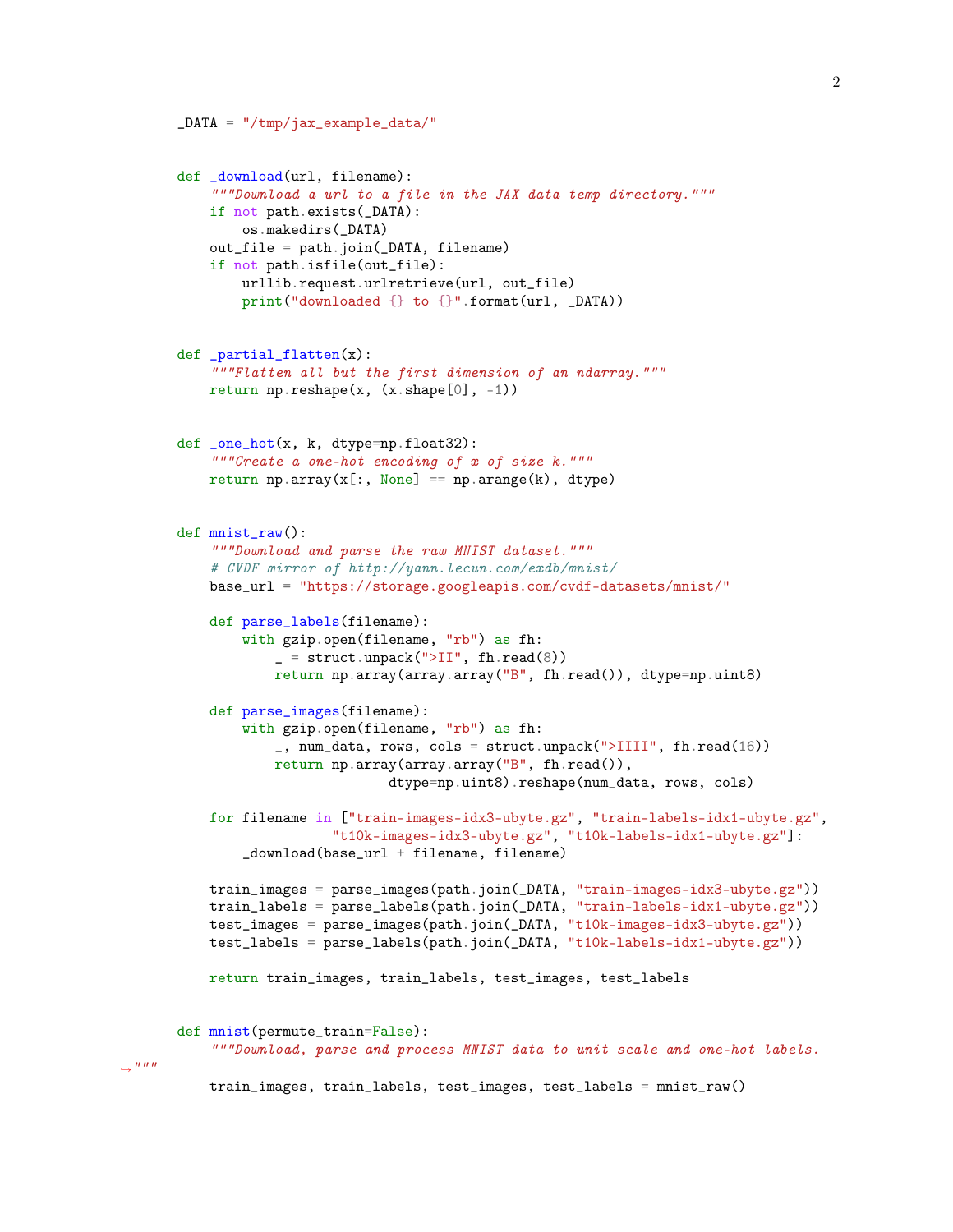```
train_images = _partial_flatten(train_images) / np.float32(255.)
test_images = _partial_flatten(test_images) / np.float32(255.)
train_labels = _one_hot(train_labels, 10)
test_labels = _one_hot(test_labels, 10)
if permute_train:
    perm = np.random.RandomState(0).permutation(train_images.shape[0])
    train_images = train_images[perm]
    train_labels = train_labels[perm]
return train_images, train_labels, test_images, test_labels
```
a. Minibatches Now that we've written the functions to download and preprocess the MNIST dataset, let's prepare it for training. Since we'll be using some variant of SGD (e.g., ADAM, etc.), we need to feed data into our machine learning model (e.g., a DNN) in random minibatches.

The function data\_stream creates a python generator which returns one minibatch of the randomized training set at a time, until all training datapoints are exhausted. To do this efficiently, data\_stream() defines a python generator. Generators are functions containing loops which yield a result one at a time until the loop is exhausted, rather than return the output.

If you're not familiar with generators, explore carefully the code below first. Make sure to explore the effect of the while-loop statement which is currently commented out. What is the purpose of having generators? What are generetors good/useful for? Explore the data\_stream() generator below by printing a few small minibatches.

```
In [2]: def my_generator():
            #while True:
                for j in range(10):
                    yield j
        gen = my\_generator()print(gen) # shows a generator object
        print('\nfirst loop:\n')
        # call generator
        for i in range(4):
            print(i, next(gen) )
        print('\nsecond loop:\n')
        for i in range(10):
            print(i, next(gen) )
<generator object my_generator at 0x7fe594e767d0>
first loop:
0 0
1 1
2 2
3 3
```
second loop: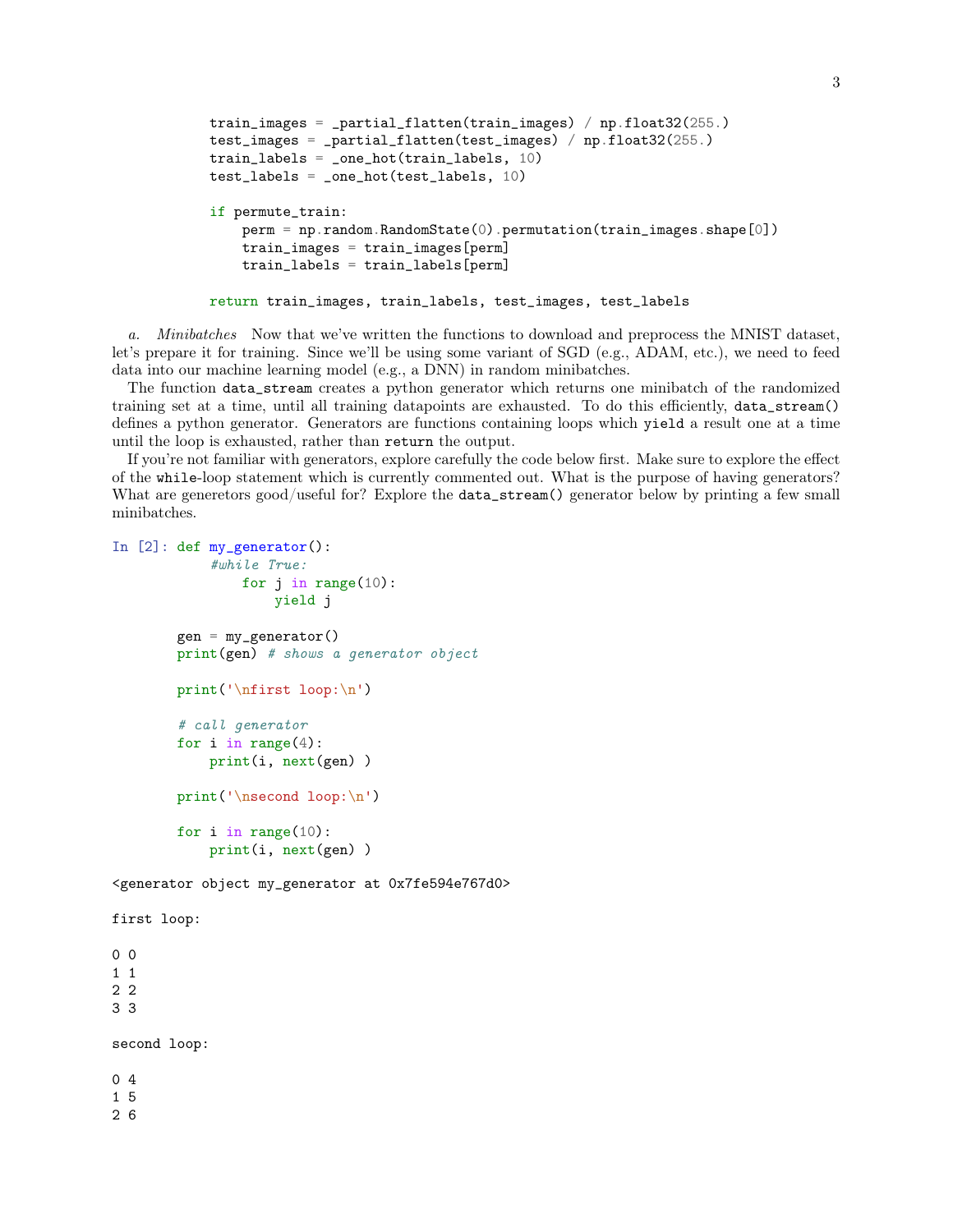```
---------------------------------------------------------------------------
        StopIteration Traceback (most recent call last)
        <ipython-input-2-e0008476830e> in <module>
         16
         17 for i in range(10):
    ---> 18 print(i, next(gen))
        StopIteration:
In [3]: ### define minibatches
        # fix seed
        seed=0
        np.random.seed(seed)
        ##### define data variables and the minibatch generator
        # load MNIST data
        train_images, train_labels, test_images, test_labels = mnist()
        print('\ntrain data: image shape: {}, label shape: {}.'.format(train_images.
 ,→shape,
        train_labels.shape ))
        print('test data : image shape: {}, label shape: {}.\n'.format(test_images.shape,
        test_labels.shape ))
        # size of a single minibatch
        batch_size=128
        # size of the trining set
        num_train = train_images.shape[0]
        # define number of complete minibatches (data size need not be muptiple of
 \rightarrow batch\_size)
        num_complete_batches, leftover = divmod(num_train, batch_size)
        # total number of minibatches is the smallest integer to fit all minibatches in
 \rightarrowthe
        dataset
        num_batches = num_complete_batches + bool(leftover)
        def data_stream():
            \boldsymbol{u} \boldsymbol{u} \boldsymbol{u}This function defines a generator which produces random batches of data, one<sub>\sqcup</sub>
 \rightarrowat a
        time.
            "''"rng = np.random.RandomState(0)
```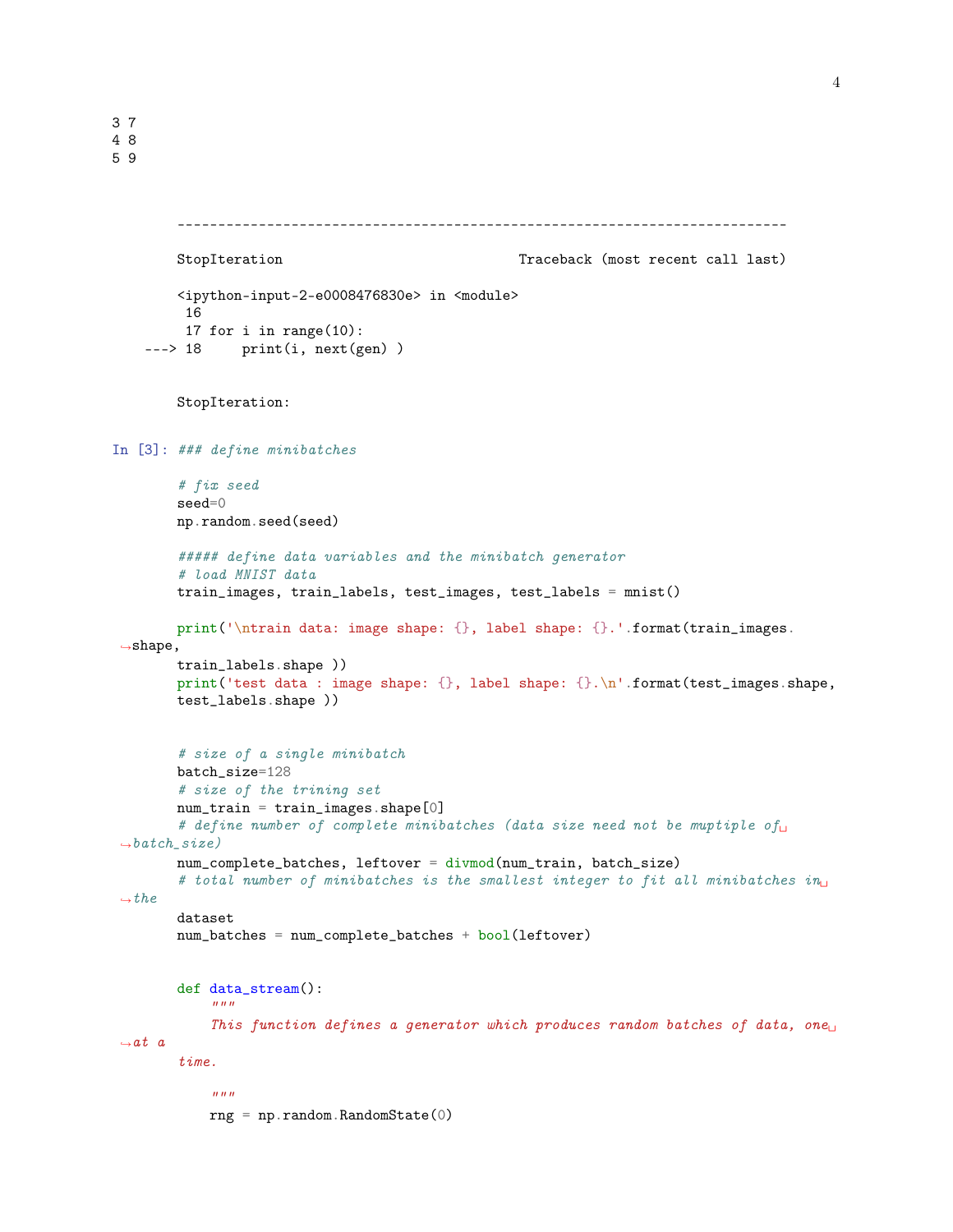```
while True:
       perm = rng.permutation(num_train) # compute a random permutation
        for i in range(num_batches):
            batch_idx = perm[i * batch_size:(i + 1) * batch_size]
            yield train_images[batch_idx], train_labels[batch_idx]
# define the batches generator
batches = data_stream()
```
train data: image shape: (60000, 784), label shape: (60000, 10). test data : image shape: (10000, 784), label shape: (10000, 10).

b. Plot the Data The codeblock below plots one of the datapoints. Pay attention to the title of the plot where the corresponding label in one-hot form is given. Make sure you familiarize yourself with the data size: shapes, dimensions, etc. We said earlier that each pixel takes on the values  $[0, 1, \ldots, 255]$ , but below it seems like they are squeeze in the interval  $[0, 1]$ : Where in the code did we do that squeezing? Why did we do it?

```
In [4]: import matplotlib
       from matplotlib import pyplot as plt
        # static plots
        %matplotlib inline
        ### show the first data point as an example
       n=1111 # test data point number
       plt.imshow(test_images[n].reshape(28,28),cmap='Greys')
       plt.title('label: {}'.format(test_labels[n]) )
       plt.show()
        # print the array which generates the image above and expore it!
```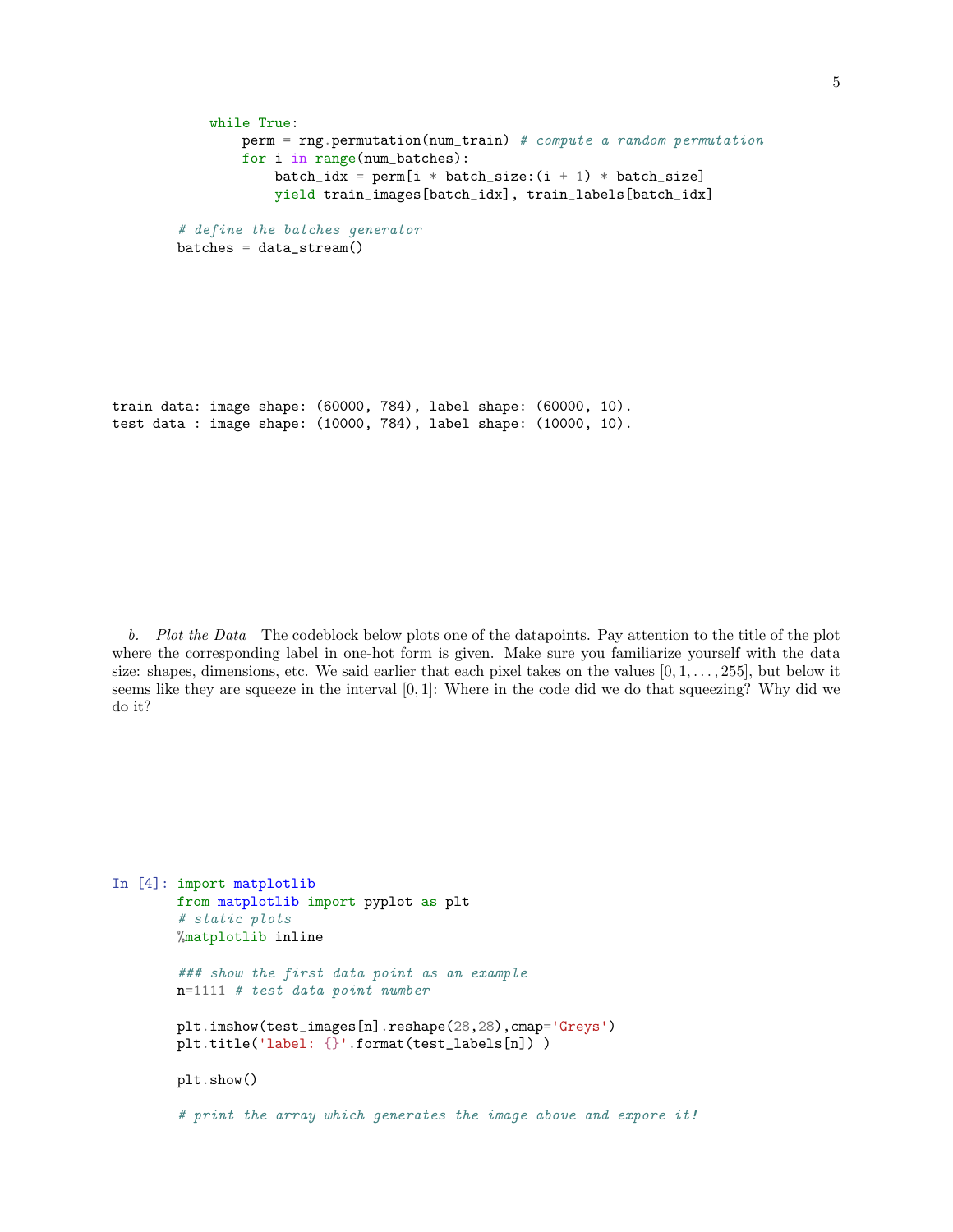

#### 3. SoftMax Regression

Our goal is to train a ML model that classifies the images in the test set, by only using the data in the training set. We will explore shallow and deep networks, as well as fully-connected and convolutional layers.

Instead of learning directly the catecory an imamge falls into, learning is more stable if we model the probability to be in a certain category  $i$ . To do this, we will use a SoftMax output nonlinearity activaion, which can be thought of as a statistical model that assigns the probability that a given input image corresponds to any of the 10 handwritten digits. This layer is a multi-categorical generalization of the logistic regression and reads as:

$$
p(y = i|x, {\theta_k}_{k=0}^9) = \frac{\exp(x^T \cdot \theta_i)}{\sum_{j=0}^9 \exp(x^T \cdot \theta_j)}
$$

Where  $p(y = i|x, {\theta_k}_{k=0}^9)$  is the probability that input x is the *i*-th digit,  $i \in \{0, 1, 2, ..., 9\}$ . The model parameters (sometimes called trainables or learnables) are denoted by  $\theta$ : in the simplest model, there's one  $\theta_i$  per category. One can use this model for prediction by taking that value of y for which the probability is maximized:

$$
y_{\text{pred}} = \arg \max_{j} p\left(y = j | x, \{\boldsymbol{\theta}_k\}_{k=0}^9\right).
$$

In practice, it is often more convenient to use the logarithm of the softmax function to learn probabilities. Using a log scale allows the model to more easily capture probabilities which differ by several orders of magnitude. Often, there is a special function for this in ML packages, with improved performance.

# 4. Three ML Models

Below, you have to use the JAX library to build three different models: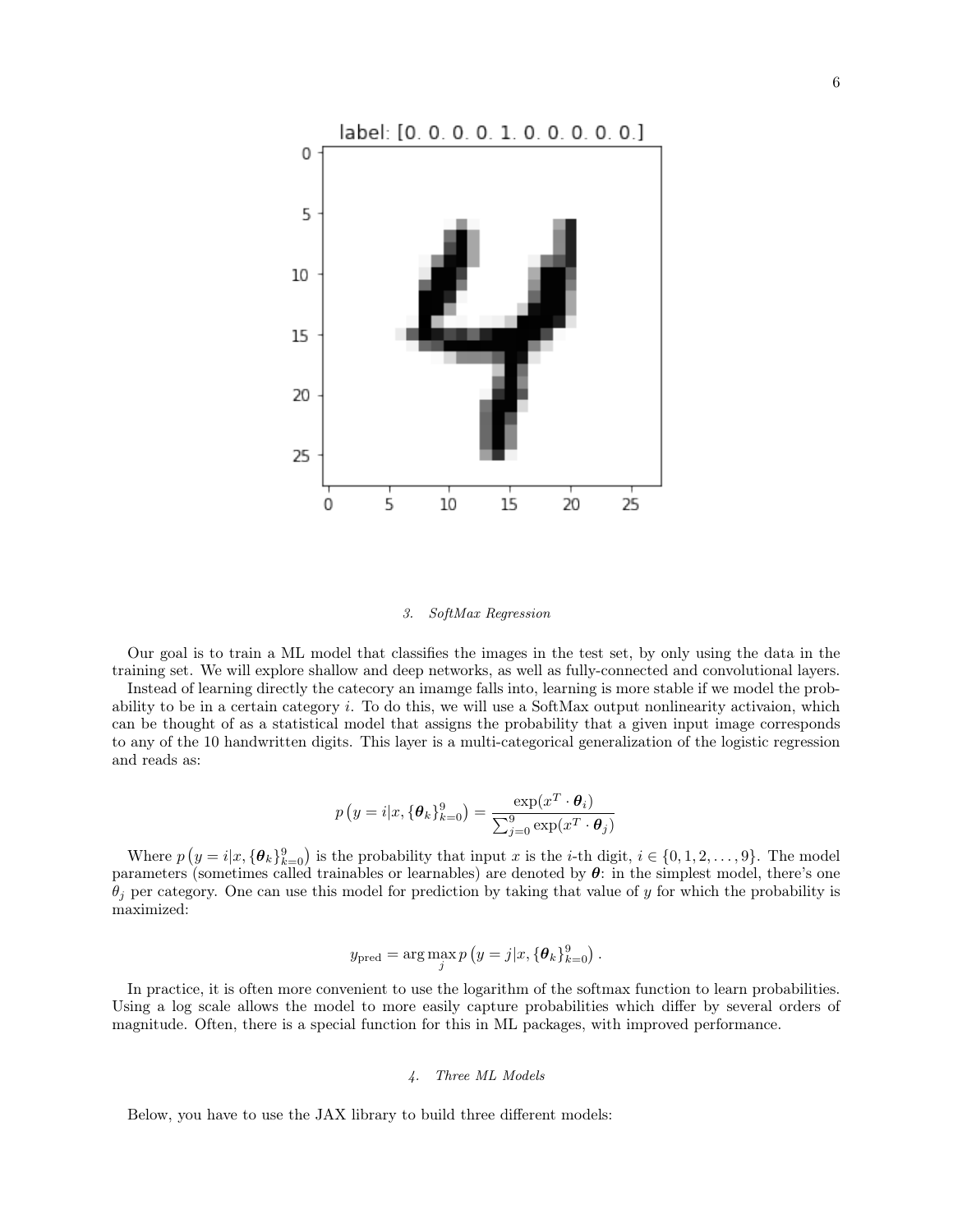- A. SoftMax Logistic Regression: no correlations between pixels, no info about image dimensionality
- B. DNN: a fully-connected (fc) deep neural network: no info about image dimensionality
- C. CNN: a convolutional (conv) neural network with a fully-connected head

### 5. SoftMax Logistic Regression

We begin with the SoftMax Logistic Regression. The code structure will later allow us to easily generalize and re-use the functions we write to the DNN and CNN models. We will proceed in the following steps:

- 1. Define the ML model.
- 2. Define the loss function, and a function which measures the accuracy of the model predictions.
- 3. Define generalized gradient descent optimizer
- 4. Define the training loop and train the model

Fill-in the code snippet below. To do this, you will have to explore and read the JAX documentation: \* start with [jax.numpy](https://jax.readthedocs.io/en/latest/jax.numpy.html) and make yourself familiar with the functions in there. Why is there a need to a JAX version of numpy, i.e. why not use the ordinary numpy library? You may als check out jax.scipy. \* look up [jax.random](https://jax.readthedocs.io/en/latest/jax.random.html): random numbers work a bit differently in JAX, compared to numpy, but this is not hat important for understanding how to do deep learning in JAX. \* neural network architectures, like the fc and conv layers we will need, are described in [jax.experimental.stax](https://jax.readthedocs.io/en/latest/jax.experimental.stax.html); make sure you understand the difference between required/compusory and optional arguments. The [jax.nn](https://jax.readthedocs.io/en/latest/jax.nn.html) package contains the nonlinear activation functions. To apply the activations elementwise, use either the [elementwise](https://jax.readthedocs.io/en/latest/_modules/jax/experimental/stax.html#elementwise) function, or capitalletter activations instead.

a. Define the ML model We will first construct the SoftMax model. To do so, we think of it as a single layer NN. To construct the layer, use the init\_fun, apply\_fun = stax.serial() function. This function returns two other functions: init\_fun, apply\_fun (you may give them whatever names you want). \* output\_shape, params = init\_fun(rng, input\_shape) is used to initialize the parameters of the model: it returns the shape of the output at the topmost layer, and a tuple of nested tuples params which contains the model parameters.  $*$  predictions = predict(params, data) makes use of the model as defined by params and the data to apply the model on data and produce the model output.

Use a subset of the training data which contains, say three, data points. We will use it to debug and explore the model we have defined.

1.0. build a model consisting of a single Dense layer, followed by the LogSoftMax activation.

1.1. compute the model predictions on that toy subset

1.2. check the shape of the output. Does it agree with the output\_shape tuple returned by init\_fun?

1.3. print out the prediction values themselves: how many values does each of the three toyset datapoints have? Do these values represent a well-defined probability distribution? – check the conservation of probability.

1.4. print the params variable and explore it carefully. It defines a so-called JAX tree. Manipulating this ordered list of nested lists can be very annoying if you want to do that from scratch. Instead, explore and use the functions of the [jax.tree\\_utils](https://jax.readthedocs.io/en/latest/jax.tree_util.html) package. Understanding this is especially important if you want to access the parameters of a specific layer in the model. Extract the weights and biases from the single layer model, and check their shape/sizes of the parameters; waht is their data type type(variable); why is this new datatype needed and how can you transfer data from an ordinary numpy datatype to such a datatype back and forth?

```
In [5]: import jax.numpy as jnp # jax's numpy version with GPU support
        from jax import random # used to define a RNG key to control the random input in_{\mathbb{L}}\hookrightarrow JAXfrom jax.experimental import stax # neural network library
        from jax.experimental.stax import Dense, Relu, LogSoftmax # neural network layers
        # set key for the RNG (see JAX docs)
        rng = random.PRNGKey(seed)
        # cast data into 1D image format suitable for fc layers: the shape should be
```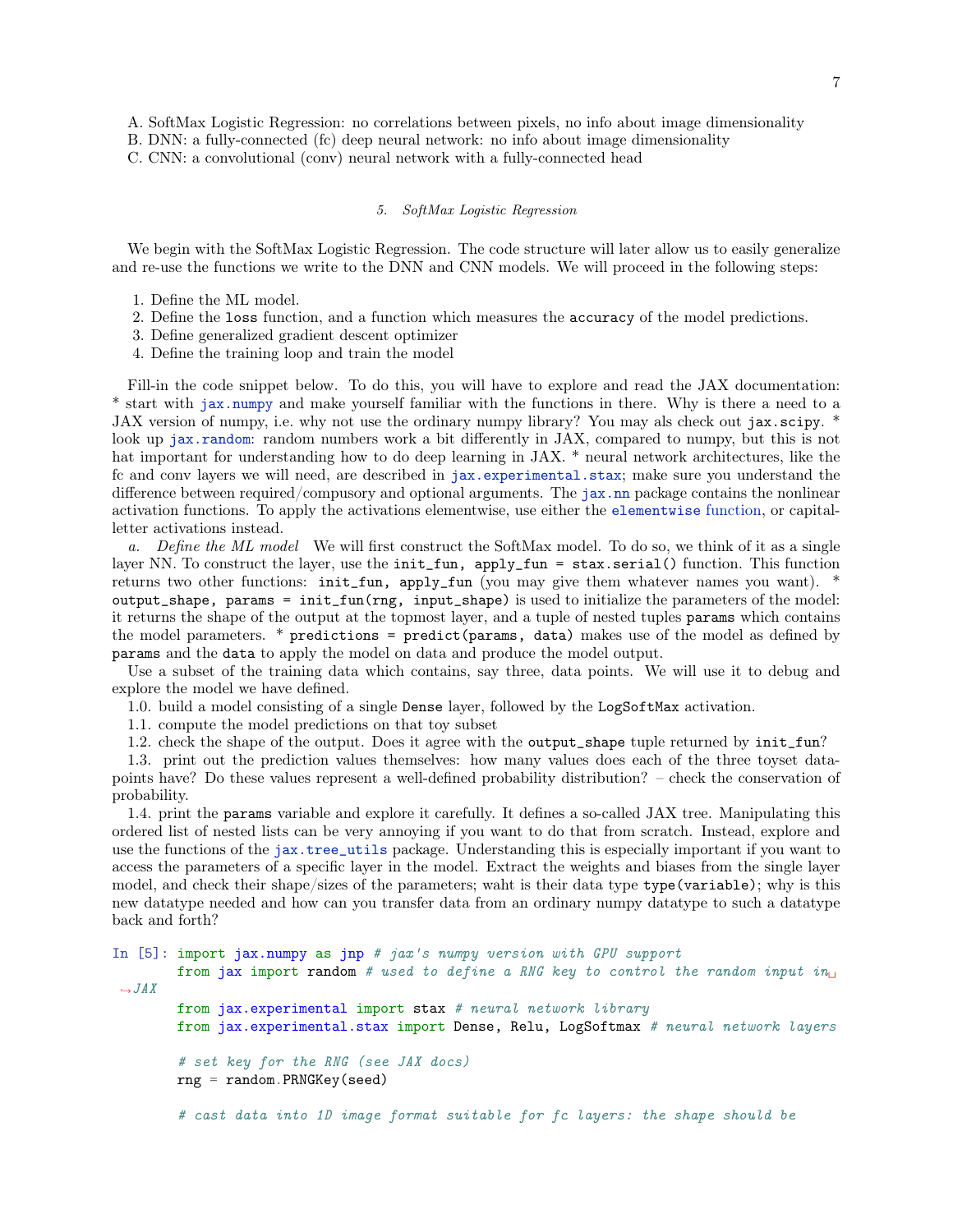```
(N_datapoints, 28*28)
      train_images = train_images.reshape(-1,28*28) # -1: number of data points,\Box(28*28):
      (height*width) dimensions of image
      test_images = test_images.reshape(-1,28*28)
      # define functions which initialize the parameters and evaluate the model
      initialize_params, predict = stax.serial(
                                           ### SoftMax Regression
                                           Dense(10), # 10 output neurons
                                           LogSoftmax # NB: computes the log-
      probability
      # ### fully connected DNN
      # Dense(512), # 512 hidden neurons
      # Relu,# Dense(256), # 256 hidden neurons
      # Relu,# Dense(10), # 10 output neurons
      # LogSoftmax # NB: computes the log-
      probability
                                        \lambda# initialize the model parameters
      output_shape, inital_params = initialize_params(rng, (-1, 28 * 28)) # fcc layer
-28x28pixes in each image
      print('\noutput shape of the model is {}.\n'.format(output_shape))
      # check how network works on 3 examples
      predictions = predict(intal_params, test_images[0:3])# print shape of output
      print("actual output shape is:", predictions.shape)
      # check if probability is conserved
      print('log(softmax) values:', predictions[0])
      print('conservation of probability', np.sum(jnp.exp(predictions), axis=1))
WARNING:absl:No GPU/TPU found, falling back to CPU. (Set TF_CPP_MIN_LOG_LEVEL=0 and
rerun for more info.)
output shape of the model is (-1, 10).
actual output shape is: (3, 10)
log(softmax) values: [-2.2292223 -2.4820766 -2.7947464 -2.1780825 -1.9830028
-2.2069645
-1.9345262 -2.6357243 -2.065387 -3.1278682]
conservation of probability [0.9999999 1.0000001 1.0000001]
```
b. Define the loss/cost function Next, we define the loss/cost function and the accuracy function to measure the performance of the model. Defining these functions in JAX works the same way as in ordinary python. The only difference is that one has to use jax.numpy instead of ordinary numpy (for ordinary numpy is not optimized for GPUs).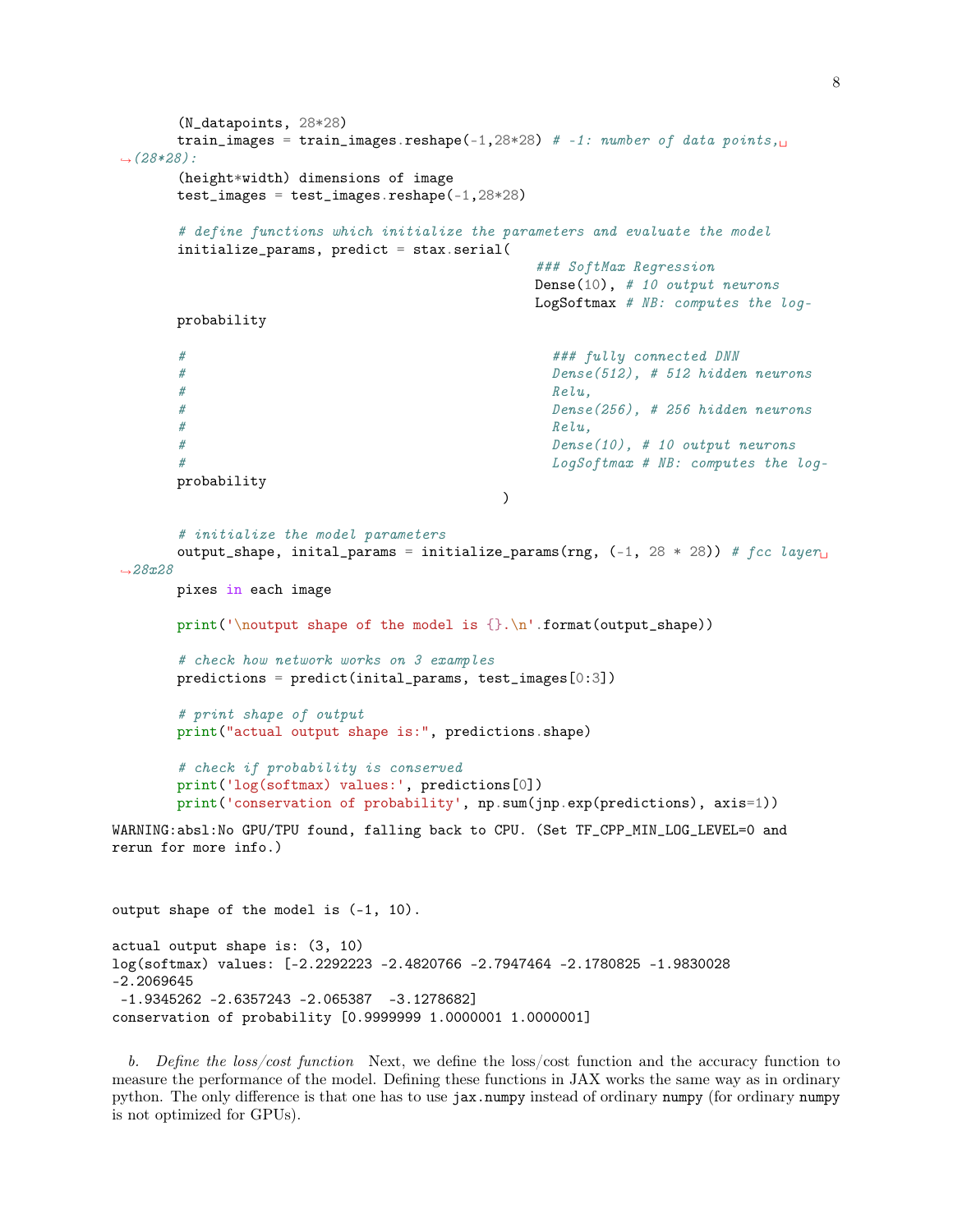2.0. Complete the loss(params, batch) function which computes the cross entropy, given the model params and the data of a minibatch batch. Using functions like jnp.mean or jnp.sum can make the loss agnostic to the size of the batch.

2.1. Complete the mean\_accuracy(params, batch) function. It computes the mean number of datapoints which produce a correct preduction.

2.2. Test the loss and mean\_accuracy functions on the toy dataset. This helps spotting errors and debugging them.

2.3. (optional): use the tree\_flatten function from the jax.tree\_util package and add an L2 regularizer to the loss function. To do so, define another function l2\_regularizer(params, lmbda) which computes the L2 norm of the model parameters and weighs it by the regulazation strength lmbda. Is there a JAX function that computes the L2 norm?

2.4. explore the [jax.grad](https://jax.readthedocs.io/en/latest/jax.html#jax.grad) function. Test it on the loss function by computing the values of the gradient of the model parameters for the points at the toyset. Check the form of the gradient output. Check the shapes/dimensions of the gradients themselves.

#### In [6]: ### define loss and accuracy functions

```
from jax import grad
       from jax.tree_util import tree_flatten # jax params are stored as nested tuples;\Box-use
```

```
this to manipulate tuples
```

```
def l2_regularizer(params, lmbda):
    """
```

```
Define l2 regularizer: \frac{\partial \text{L}}{\partial x} \ sum_j ||theta_j||^2 \frac{\partial \text{L}}{\partial y} for every parameter
\rightarrowin the
```

```
model \hat{\mathcal{S}} theta_j\hat{\mathcal{S}}
```

```
"''"
```

```
return lmbda*jnp.sum(jnp.array([jnp.sum(jnp.abs(theta)**2) for theta in
tree_flatten(params)[0] ]))
```

```
def loss(params, batch):
    "" "
    Define cost (or lost) function for softmax classification.
    "''"''"inputs, targets = batch
    preds = predict(params, inputs)
    return -jnp.mean(jnp.sum(preds * targets, axis=1)) + 12_regularizer(params,
```

```
-0.001)
```

```
def mean_accuracy(params, batch):
    "''"Define accuracy function: the mean number of datapoints which have correct
preductions.
    This function is not used for training; only to test the performance.
    "''"inputs, targets = batch
    target_class = jnp.argmax(targets, axis=1)
   predicted_class = jnp.argmax(predict(params, inputs), axis=1)
    return jnp.mean(predicted_class == target_class)
```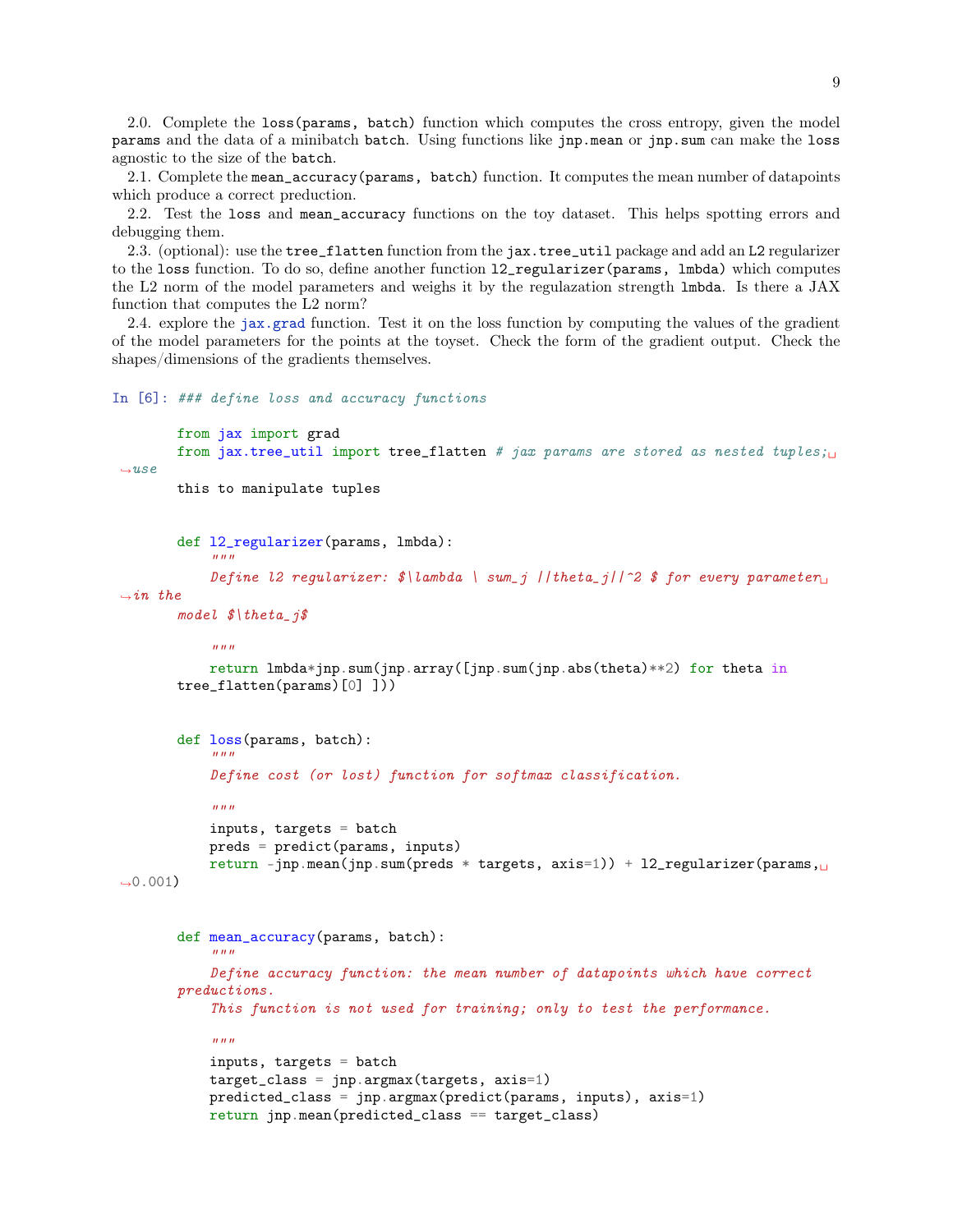c. Define the optimizer Next, we define the optimizer. Make sure to read the documentation of [jax.experimental.optimizers](https://jax.readthedocs.io/en/latest/jax.experimental.optimizers.html). In particular, you may want to check out the source code for [SGD,](https://jax.readthedocs.io/en/latest/_modules/jax/experimental/optimizers.html#sgd) [SGD](https://jax.readthedocs.io/en/latest/_modules/jax/experimental/optimizers.html#momentum) [with momentum,](https://jax.readthedocs.io/en/latest/_modules/jax/experimental/optimizers.html#momentum) and [ADAM.](https://jax.readthedocs.io/en/latest/_modules/jax/experimental/optimizers.html#adam)

3.0. define the optimizer hyperparameters (step size/learning rate, etc.)

3.1. call the optimizers.momentum constructor and obtain the opt\_init, opt\_update, get\_params functions. Makes sure you read the documentation to understand what they do, and how they are used.

3.2. Complete the update(i,  $opt\_state$ , batch) function. The only nontrivial step is the the computation of the gradient of the loss function, which we explored in part 2.4. above. Which line does the actual update of the model parameters (e.g. the SGD step) take place in?

3.3. add a @jit decorator (Just-In-Time compiler) to the update function. This will make jax compile the update() function to give you speed (even on the CPU!). Explore the documentation for  $jax$ ,  $jit$ . One caveat is that any functions (and subroutines) used under the jit decorator must be using jax.numpy or jax.scipy; using ordinary numpy and jit will throw an error (thy that out by modifying the loss function!).

```
In [7]: ### define generalized gradient descent optimizer and a function to update model
       parameters
```

```
from jax.experimental import optimizers # gradient descent optimizers
       from jax import jit
       step_size = 0.001 # step size or learning rate
       momentum_mass = 0.9 # "gamma" parameter in GD+momentum
       # compute optimizer functions
       opt_init, opt_update, get_params = optimizers.momentum(step_size,
,→mass=momentum_mass)
       # define function which updates the parameters using the change computed by the
       optimizer
       Qjit # Just In Time compilation speeds up the code; requires to use jnp_{\perp}\rightarroweverywhere;
       remove when debugging
       def update(i, opt_state, batch):
           "''"
```

```
i: int,
    counter to count how many update steps we have performed
opt_state: object,
    the state of the optimizer
batch: np.array
    batch containing the data used to update the model
Returns:
opt_state: object,
    the new state of the optimizer
"''"# get current parameters of the model
current_params = get_params(opt_state)
# compute gradients
grad_params = grad(loss)(current_params, batch)
# use the optimizer to perform the update using opt_update
return opt_update(i, grad_params, opt_state)
```
d. Train Model At last, we have built all ingredients and we can start training our model. We train the model in epochs. In every epoch, we loop over the number of minibatches to exhaust the training set. We update the model parameters for each minibatch (hence the number of epochs is not the same of the number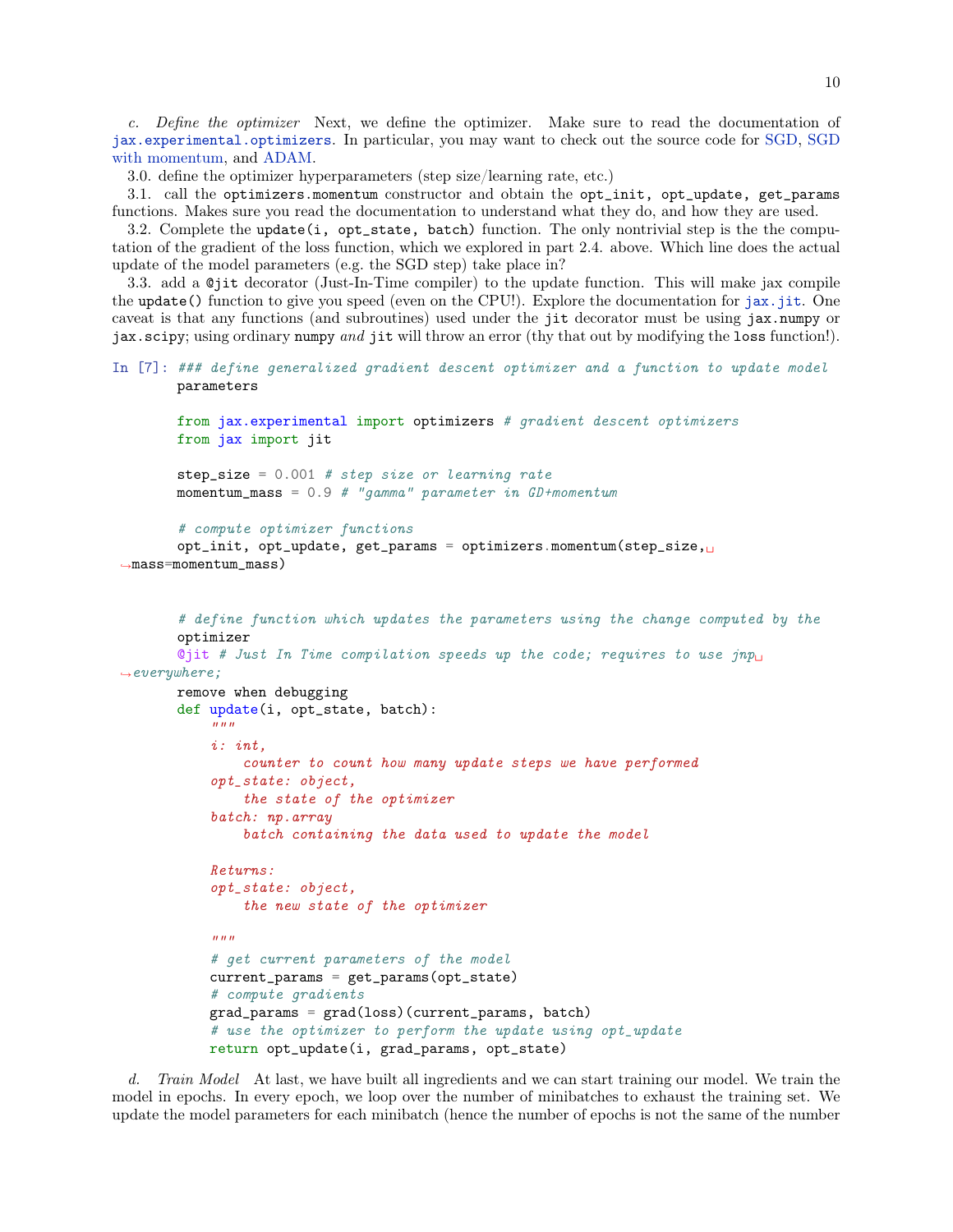of updates). Therefore, we use a variable itercount to count the number of updates; in fact, itercount will be a trivial generator similar to the ones discussed above. Once we've done the update, we can read off the model parameters and check the current loss and model accuracy on the test set for the given epoch.

Then we move to the second epoch and repeat the procedure. The model learns if the loss on the test data goes down, and the accuracy on the test data goes up. We can monitor these quantities durin training.

- 4.0. define placeholders for the train\_accuracy and test\_accuracy.
- 4.1. initialize the optimizer state using the opt\_init function.
- 4.2. loop over the epochs.

4.2.1. For each epoch, loop over all minibatches and use the update() function to compute the gradients of the params and update the model. Updating the model happens automatically upon calling update(). How does update know about the current value of params? Check if params is changing after each call of update.

4.2.2. Compute the mean accuracy of the test and traing data, and store it in train\_accuracy and test\_accuracy. Print these values for reference.

```
In [8]: ### Train model
```

```
import time
import itertools
# define geenrator to count the number of updates
itercount = itertools.count()
# define number of training epochs
num\_epochs = 101# define figures of merit
train_accuracy=np.zeros(num_epochs)
test_accuracy=np.zeros_like(train_accuracy)
print("\nStarting training...\n")
# set the initial model parameters in the optimizer
opt_state = opt_init(inital_params)
# loop over the number of training epochs
for epoch in range(num_epochs):
    ### record time
    start_time = time.time()### train in minibatches until the entire dataset is exhausted:
    # the entire dataset is divided into _random_ minibatches;
    # all minibatches are shown to the model before going to next epoch
    for _ in range(num_batches):
        # use the data to update the model parameters
        opt\_state = update(next(itercount), opt\_state, next(batches))### record time needed for a single epoch
    epoch_time = time.time() - start_time### evaluate performance of the model at each fixed epoch
    # retrieve current model parameters
    params = get_params(opt_state)
    # measure the accuracy on the training and test datasets
```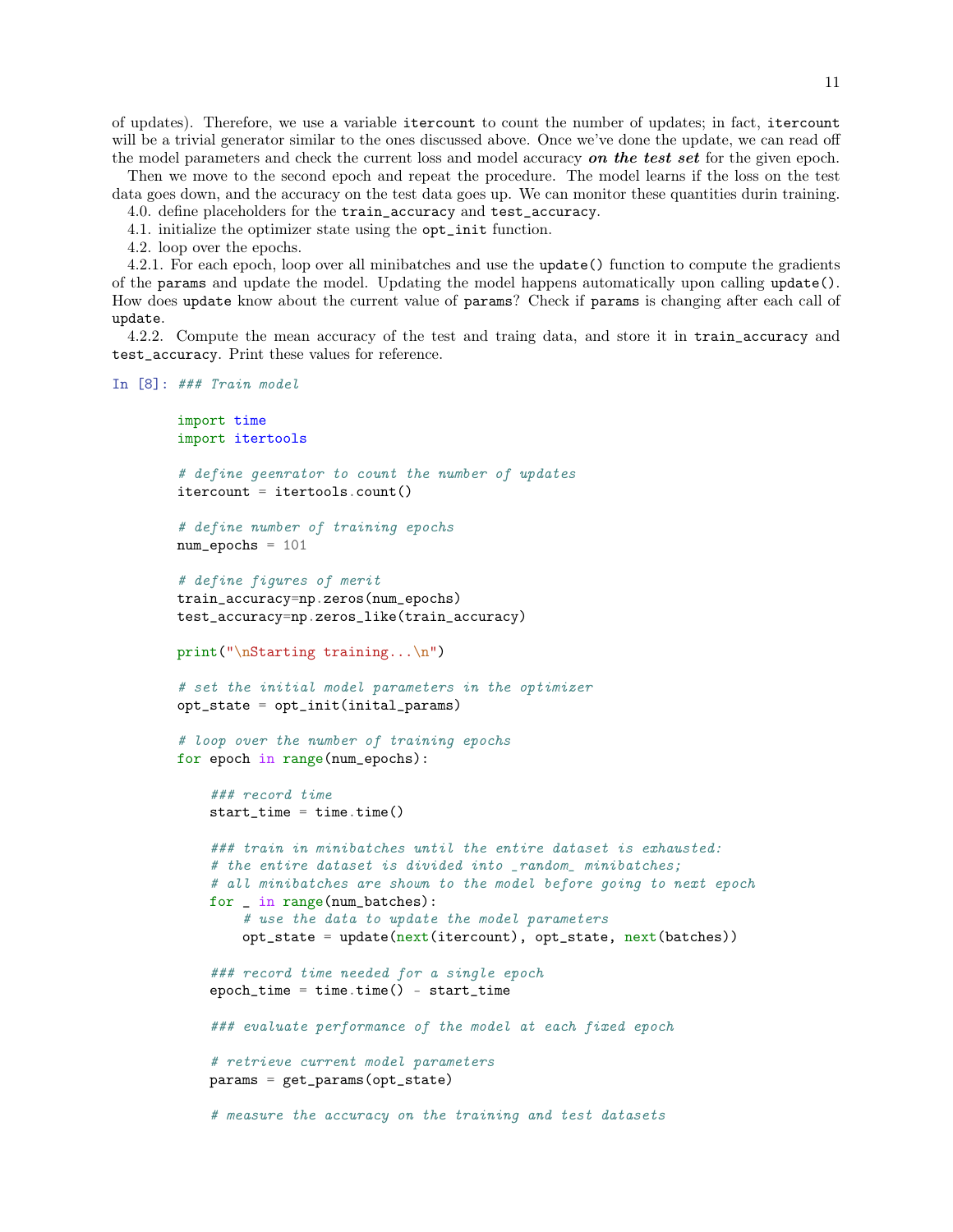```
train_accuracy[epoch] = mean_accuracy(params, (train_images, train_labels))
            test_accuracy[epoch] = mean_accuracy(params, (test_images, test_labels))
            # print results every 10 epochs
            if epoch \frac{9}{6} 10 == 0:
                print("Epoch {} in {:0.2f} sec".format(epoch, epoch_time))
                print("Training set accuracy {}".format(train_accuracy[epoch]))
                print("Test set accuracy {}\n".format(test_accuracy[epoch]))
Starting training...
Epoch 0 in 0.52 sec
Training set accuracy 0.8258500099182129
Test set accuracy 0.8352000117301941
Epoch 10 in 0.10 sec
Training set accuracy 0.8929499983787537
Test set accuracy 0.9003000259399414
Epoch 20 in 0.12 sec
Training set accuracy 0.9025333523750305
Test set accuracy 0.9090999960899353
Epoch 30 in 0.16 sec
Training set accuracy 0.9068499803543091
Test set accuracy 0.9121000170707703
Epoch 40 in 0.13 sec
Training set accuracy 0.9095333218574524
Test set accuracy 0.9143999814987183
Epoch 50 in 0.14 sec
Training set accuracy 0.911466658115387
Test set accuracy 0.9151999950408936
Epoch 60 in 0.10 sec
Training set accuracy 0.912933349609375
Test set accuracy 0.9157999753952026
Epoch 70 in 0.10 sec
Training set accuracy 0.9145166873931885
Test set accuracy 0.916100025177002
Epoch 80 in 0.13 sec
Training set accuracy 0.914900004863739
Test set accuracy 0.9158999919891357
Epoch 90 in 0.10 sec
Training set accuracy 0.9155666828155518
Test set accuracy 0.916700005531311
Epoch 100 in 0.13 sec
Training set accuracy 0.9156666398048401
Test set accuracy 0.9176999926567078
```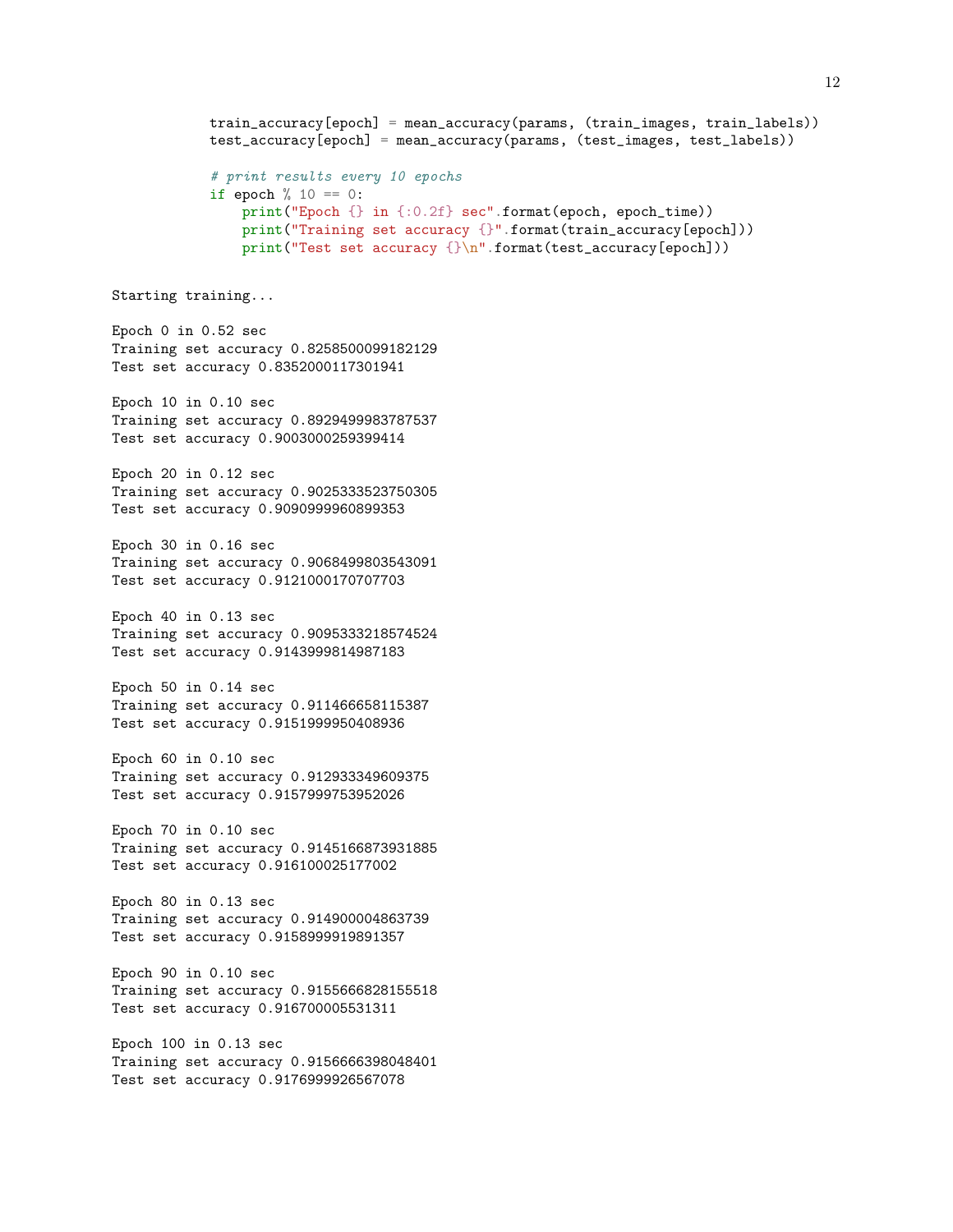e. Explore the training properties and behavior Below, we compare the training and test average accuracy curves.

```
In [14]: ### plot and examine learning curves
         epochs=list(range(num_epochs))
         plt.plot(epochs, train_accuracy, '-b', label='training data')
         plt.plot(epochs, test_accuracy, '-r', label='test data' )
         plt.xlabel('epoch')
         plt.ylabel('accuracy')
         plt.grid()
         plt.legend()
         plt.show()
            0.92
            0.90
            0.88
         accuracy
            0.86
            0.84
                                                                        training data
                                                                        test data
                    \mathbf 020
                                             40
                                                          60
                                                                      80
                                                                                  100
                                                 epoch
```
f. Examine the trained Weights Let's examine the trained weights and check how they look like. This is a first attempt to answer the question what the ML model learns and how it does the classification.

```
In [10]: ### plot weights vs the pixel position (works only for a single layer)
         ### code works only SoftMax regression (!)
         from jax. tree_util import tree_flatten # jax params are stored as nested<sub>u</sub></sub>
 \rightarrowtuples; use
         this to manipulate tuples
         # extract weights and biases using tree_flatten
         params = get_params(opt_state)
         weights, biases = tree_flatten(params)[0]
```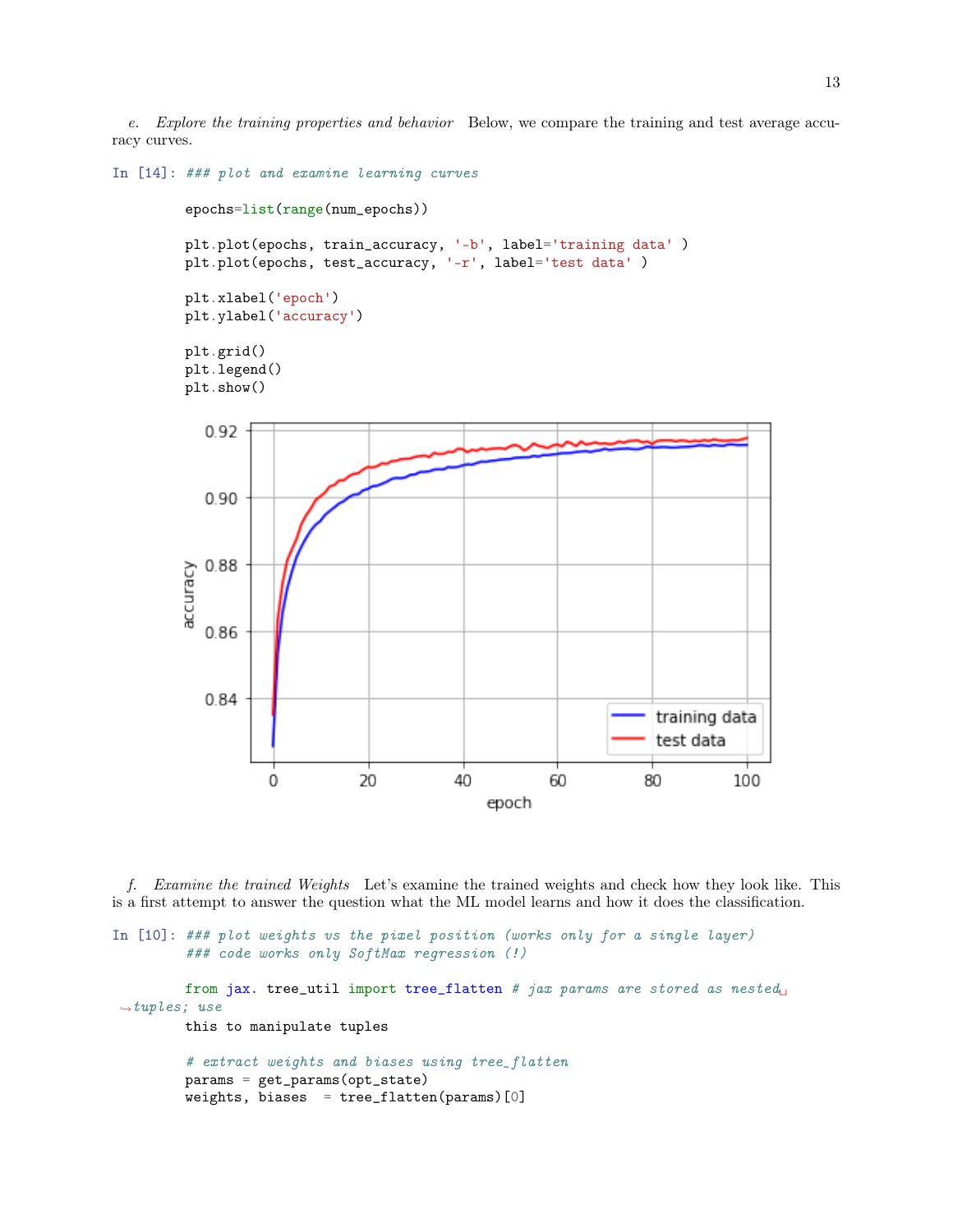```
# print the weights (biases are not so interesting)
plt.figure(figsize=(15, 7)) # figure size
scale = np. abs(weights) . max() # define overall scale
for i in range(10): # loop over the number of weights
   plot = plt.subplot(2, 5, i + 1)plot.imshow(weights[:,i].reshape(28, 28), interpolation='nearest',
cmap=plt.cm.Greys, vmin=-scale, vmax=scale)
   plot.set_xticks(())
   plot.set_yticks(())
   plot.set_xlabel('Class %i' % i)
plt.suptitle('classification weights vector $w_j$ for digit class $j$')
```

```
plt.show()
```
classification weights vector  $w_j$  for digit class  $j$ 



#### 6. DNN model

We now want to train a DNN. To do that, all we need to do is add more layers to the model in the stax.serial() function, and re-run the training loop. Build a fully-connected DNN model with layer sizes  $(784, 512, 256, 10)$ , where 784 corresponds to the input layer, and  $10 -$  to the output layer; i.e. we have two hidden layers. Use a Relu nonlinearity after each layer, except for the output where you need the LogSoftMax.

### 7. CNN model

The CNN model is basically the same as the DNN model, except is also uses convolutional layers. Convolutional layers know about the dimensionality of the input. In our case, the data is two-domensional, and thus needs to be reshaped accordingly. Suppose the data had color: in color images each pixel has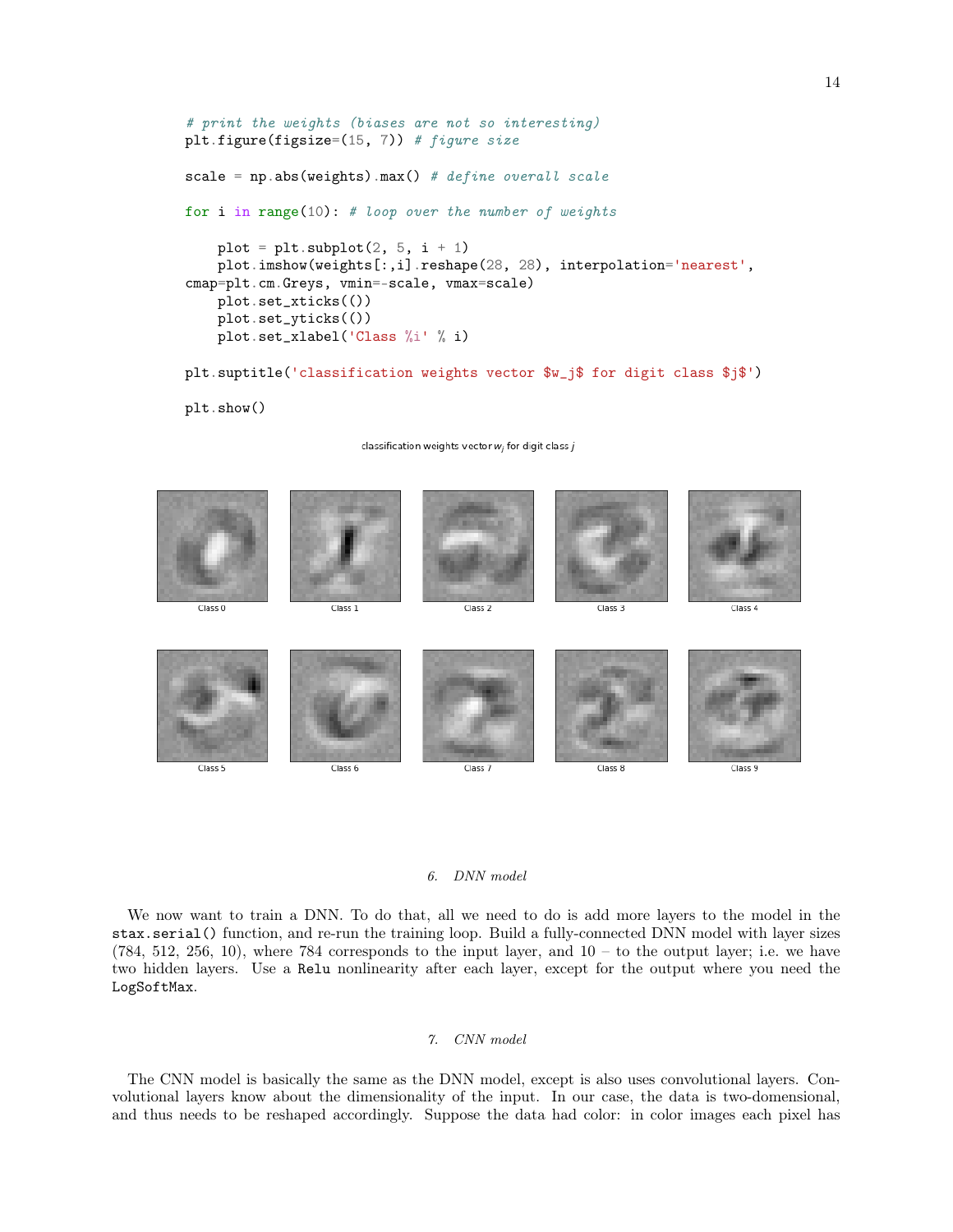three values in between [0,255] – one for each of the red, green, and blue channels. Hence, the dataset is a four-dimensiona array with shape (N\_points, N\_Channels, Height, Width). For black and white images, we just set N\_Channels=1.

C.1 reshape the train\_images and test\_images to 4-dimensional array. We use the convention dim\_numbers='NCHW': (N data points, Channels, Height, Width).

C.2 use GeneralConv(dim\_numbers, output\_channels, filter\_size, strides) layers to add conv layers to the neural net, followed by Relu nonlinearities. Add two layers with: \* output\_channels=16, filter\_size= $(4,4)$ , strides= $(4,4)$  \* output\_channels=32, filter\_size= $(3,3)$ , strides= $(1,1)$ 

C.3. Next, we want to attach two dense layers. To be able to do that, we take the output of the last conv layer which has the shape  $(N, C, H, W)$ , and flatten it to a 1-dimensional array of size  $(N, C*H*W)$ . Then, we can stack the dense layers, followed by Relu nonlinearities each: \* 256 hidden neurals \* 10 output neurons, corresponding to the 10 degit categories.

C.4. Finally, we add the LogSoftMax layer.

C.5. Play with the output of the CNN on the toy dataset to convince yourself you have implemented everything properly.

The rest of the code we constructed above can be applied without further modification. Why is that so? Do you appreciated now the usefulness of Deep ML packages?

# In [11]: ### Convolutional Neural network

# conv net convention

from jax.experimental.stax import GeneralConv, Flatten # neural network layers

```
# cast data into 2D image format
```

```
train_images = train_images.reshape(-1,1,28,28) # -1: number of data points, 1:\rightarrowinput
        channels, (28,28) = (height, width) dimensions of image
        test\_images = test\_images.read = ( -1, 1, 28, 28)
```

```
dim_nums=('NCHW', 'OIHW', 'NCHW') # default for (input, filters, output)
```

```
# define functions which initialize the parameters and evaluate the model
initialize_params, predict = stax.serial(
```
### convolutional NN (CNN) GeneralConv(dim\_nums, 16,  $(4, 4)$ , strides= $(4,4)$ ), # 16 output channels,  $(4,4)$  filter

> Relu, GeneralConv(dim\_nums, 32, (3,3),

strides= $(1,1)$ ), # 32 output channels,  $(3,3)$  filter Relu, Flatten, # flatten output Dense(256), # 256 hidden neurons Relu, Dense(10), # 10 output neurons LogSoftmax  $# NB:$  computes the log-

probability

```
)
```
# initialize the model parameters output\_shape, inital\_params = initialize\_params(rng,  $(-1, 1, 28, 28)$ ) # conv<sub>U</sub>  $\rightarrow$ layer, 1 input channel, 28x28 pixes in each image

print('\noutput shape of the model is  $\{\}.\n\$  .format(output\_shape))